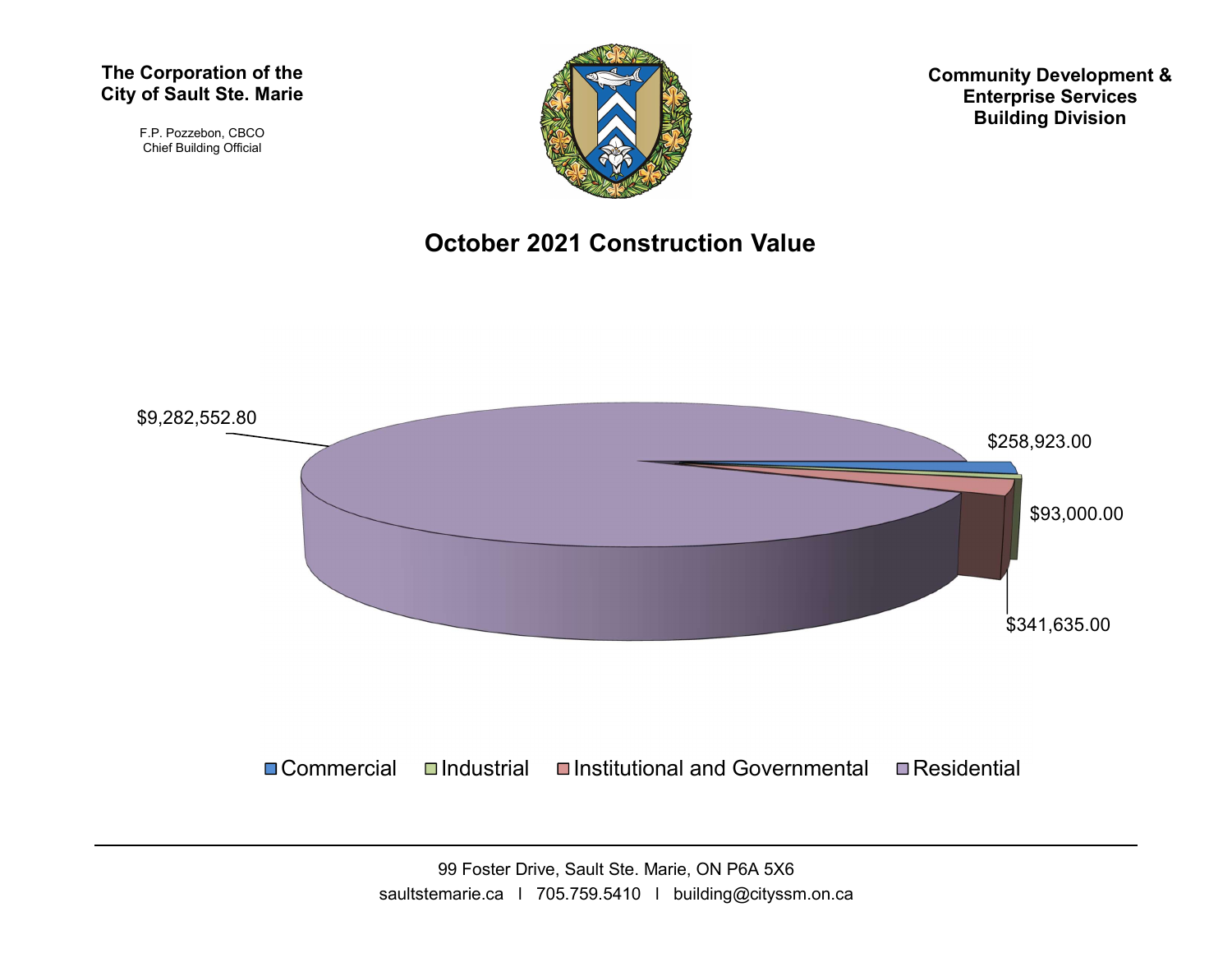

**Public Works and Engineering Services Building Division**

**Tel: (705) 759-5410 Fax: (705) 541-7165**

# **BUILDING PERMITS SUMMARY**

|                                                             |                                  |                          |                      |                                  | 2021/10/01 to 2021/10/31         |                      |                                  |                          |                      |  |
|-------------------------------------------------------------|----------------------------------|--------------------------|----------------------|----------------------------------|----------------------------------|----------------------|----------------------------------|--------------------------|----------------------|--|
|                                                             |                                  | <b>New Construction</b>  |                      |                                  | <b>Alterations and Additions</b> |                      | <b>Total</b>                     |                          |                      |  |
| <b>Building Type</b>                                        | <b>Num</b><br>of<br><b>Units</b> | Num of<br><b>Permits</b> | <b>Value of Work</b> | <b>Num</b><br>of<br><b>Units</b> | Num of<br><b>Permits</b>         | <b>Value of Work</b> | <b>Num</b><br>of<br><b>Units</b> | Num of<br><b>Permits</b> | <b>Value of Work</b> |  |
| <b>Commercial</b>                                           |                                  |                          |                      |                                  |                                  |                      |                                  |                          |                      |  |
| Office building                                             | $\pmb{0}$                        | 0                        | \$0.00               | $\pmb{0}$                        |                                  | \$1,200.00           | 0                                | $\mathbf{1}$             | \$1,200.00           |  |
| Retail and wholesale<br>outlets                             | $\pmb{0}$                        | $\mathbf 0$              | \$0.00               | $\pmb{0}$                        | 4                                | \$116,855.00         | 0                                | 4                        | \$116,855.00         |  |
| Special building use                                        | $\pmb{0}$                        | 0                        | \$0.00               | 0                                |                                  | \$140,868.00         | $\mathbf 0$                      | 1                        | \$140,868.00         |  |
| <b>Total:</b>                                               | $\mathbf 0$                      | $\mathbf 0$              | \$0.00               | $\pmb{0}$                        | 6                                | \$258,923.00         | 0                                | $\bf 6$                  | \$258,923.00         |  |
| <b>Industrial</b>                                           |                                  |                          |                      |                                  |                                  |                      |                                  |                          |                      |  |
| Storage building                                            | $\pmb{0}$                        | 0                        | \$0.00               | 0                                |                                  | \$26,000.00          | 0                                | $\mathbf 1$              | \$26,000.00          |  |
| Transportation<br>terminal                                  | $\mathbf 0$                      | $\mathbf 0$              | \$0.00               | $\pmb{0}$                        |                                  | \$67,000.00          | 0                                | $\mathbf 1$              | \$67,000.00          |  |
| <b>Total:</b>                                               | $\pmb{0}$                        | $\mathbf 0$              | \$0.00               | $\pmb{0}$                        | $\mathbf 2$                      | \$93,000.00          | $\mathbf 0$                      | $\overline{2}$           | \$93,000.00          |  |
| <b>Institutional and Governmental</b>                       |                                  |                          |                      |                                  |                                  |                      |                                  |                          |                      |  |
| Clinic, health unit                                         | 0                                | 0                        | \$0.00               | 0                                |                                  | \$15,000.00          | 0                                | 1                        | \$15,000.00          |  |
| Elementary school,<br>kindergarten                          | $\pmb{0}$                        | $\pmb{0}$                | \$0.00               | $\pmb{0}$                        | 3                                | \$230,000.00         | 0                                | 3                        | \$230,000.00         |  |
| Government<br>legislative and<br>administration<br>building | $\pmb{0}$                        | 0                        | \$0.00               | 0                                | $\mathbf{1}$                     | \$5,500.00           | $\mathbf 0$                      | 1                        | \$5,500.00           |  |
| Other government<br>building                                | $\pmb{0}$                        | $\pmb{0}$                | \$0.00               | $\pmb{0}$                        | 1                                | \$23,460.00          | $\pmb{0}$                        | $\mathbf 1$              | \$23,460.00          |  |
| Post-secondary<br>institution                               | $\pmb{0}$                        | 0                        | \$0.00               | $\pmb{0}$                        | 1                                | \$67,675.00          | 0                                | 1                        | \$67,675.00          |  |
| Total:                                                      | $\mathbf 0$                      | 0                        | \$0.00               | $\mathbf 0$                      | $\overline{7}$                   | \$341,635.00         | $\mathbf 0$                      | $\overline{7}$           | \$341,635.00         |  |

#### **Residential**

| Apa:<br>artme |  | $\sim$<br>-JU.U |  | $\cdots$<br><br>. .<br>hhl. |  | ৲г<br>. . <i>.</i> |
|---------------|--|-----------------|--|-----------------------------|--|--------------------|
|               |  |                 |  |                             |  |                    |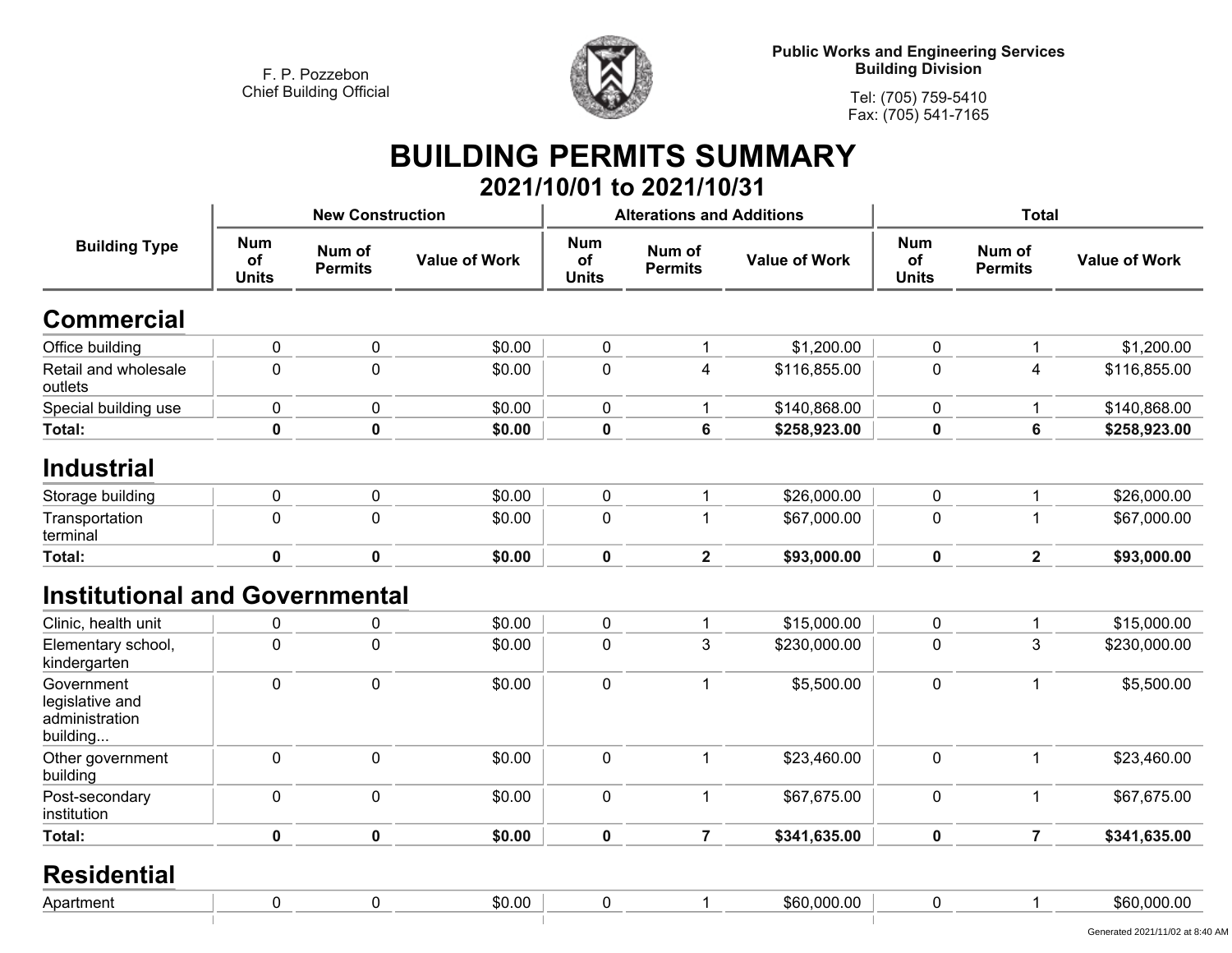| <b>Grand Total:</b>        | 24 | 18 | \$7,635,500.00 | 107 | \$2,340,610.80 | 24 | 125 | \$9,976,110.80 |
|----------------------------|----|----|----------------|-----|----------------|----|-----|----------------|
|                            |    |    |                |     |                |    |     |                |
| Total:                     | 24 | 18 | \$7,635,500.00 | 92  | \$1,647,052.80 | 24 | 110 | \$9,282,552.80 |
| Single House               | 14 | 16 | \$6,335,500.00 | 91  | \$1,587,052.80 | 14 | 107 | \$7,922,552.80 |
| Row House -<br>Condominium | 10 |    | \$1,300,000.00 |     | \$0.00         | 10 |     | \$1,300,000.00 |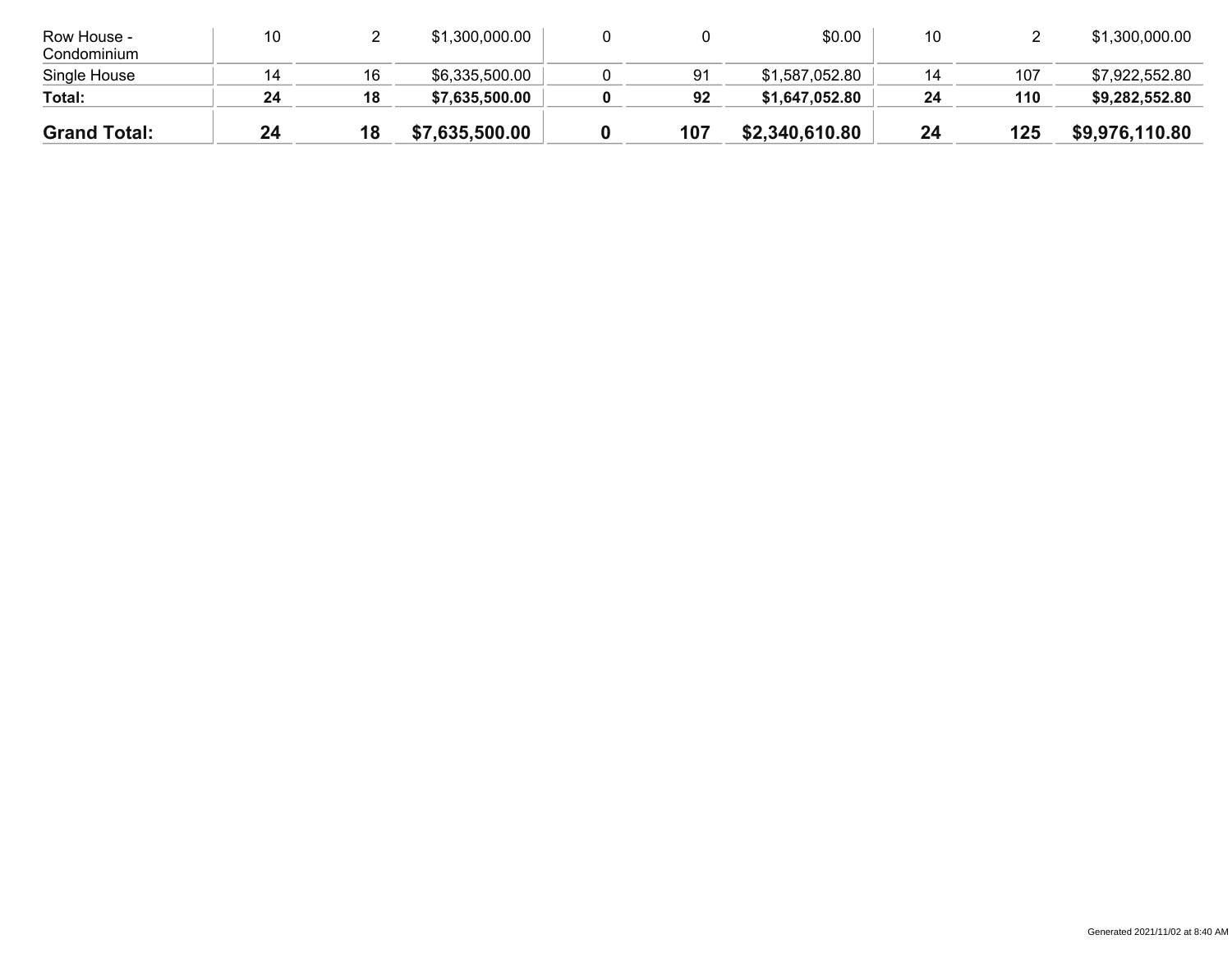

**Public Works and Engineering Services Building Division**

**Tel: (705) 759-5410Fax: (705) 541-7165**

## **DEMOLITION PERMITS SUMMARY 2021/10/01 to 2021/10/31**

| <b>Building Type</b>            |                        | <b>New Construction</b>  |                         |                        | <b>Alterations and Additions</b> |                         | <b>Total</b>           |                          |                      |
|---------------------------------|------------------------|--------------------------|-------------------------|------------------------|----------------------------------|-------------------------|------------------------|--------------------------|----------------------|
|                                 | Num of<br><b>Units</b> | Num of<br><b>Permits</b> | Value of<br><b>Work</b> | Num of<br><b>Units</b> | Num of<br><b>Permits</b>         | Value of<br><b>Work</b> | Num of<br><b>Units</b> | Num of<br><b>Permits</b> | <b>Value of Work</b> |
| <b>Commercial</b>               |                        |                          |                         |                        |                                  |                         |                        |                          |                      |
| Retail and<br>wholesale outlets | 0                      | 0                        | \$0.00                  | 0                      |                                  | \$0.00                  | 0                      |                          | \$0.00               |
| Total:                          | 0                      | 0                        | \$0.00                  | 0                      |                                  | \$0.00                  | $\mathbf 0$            |                          | \$0.00               |
| <b>Residential</b>              |                        |                          |                         |                        |                                  |                         |                        |                          |                      |
| Single House                    | $\mathbf{0}$           | 0                        | \$0.00                  | $\mathbf 0$            | 3                                | \$1,200.00              | $\mathbf{0}$           | 3                        | \$1,200.00           |
| Total:                          | 0                      | 0                        | \$0.00                  | 0                      | 3                                | \$1,200.00              | $\mathbf 0$            | 3                        | \$1,200.00           |
| <b>Grand Total:</b>             | $\boldsymbol{0}$       | $\boldsymbol{0}$         | \$0.00                  | $\boldsymbol{0}$       | 4                                | \$1,200.00              | $\mathbf 0$            | 4                        | \$1,200.00           |